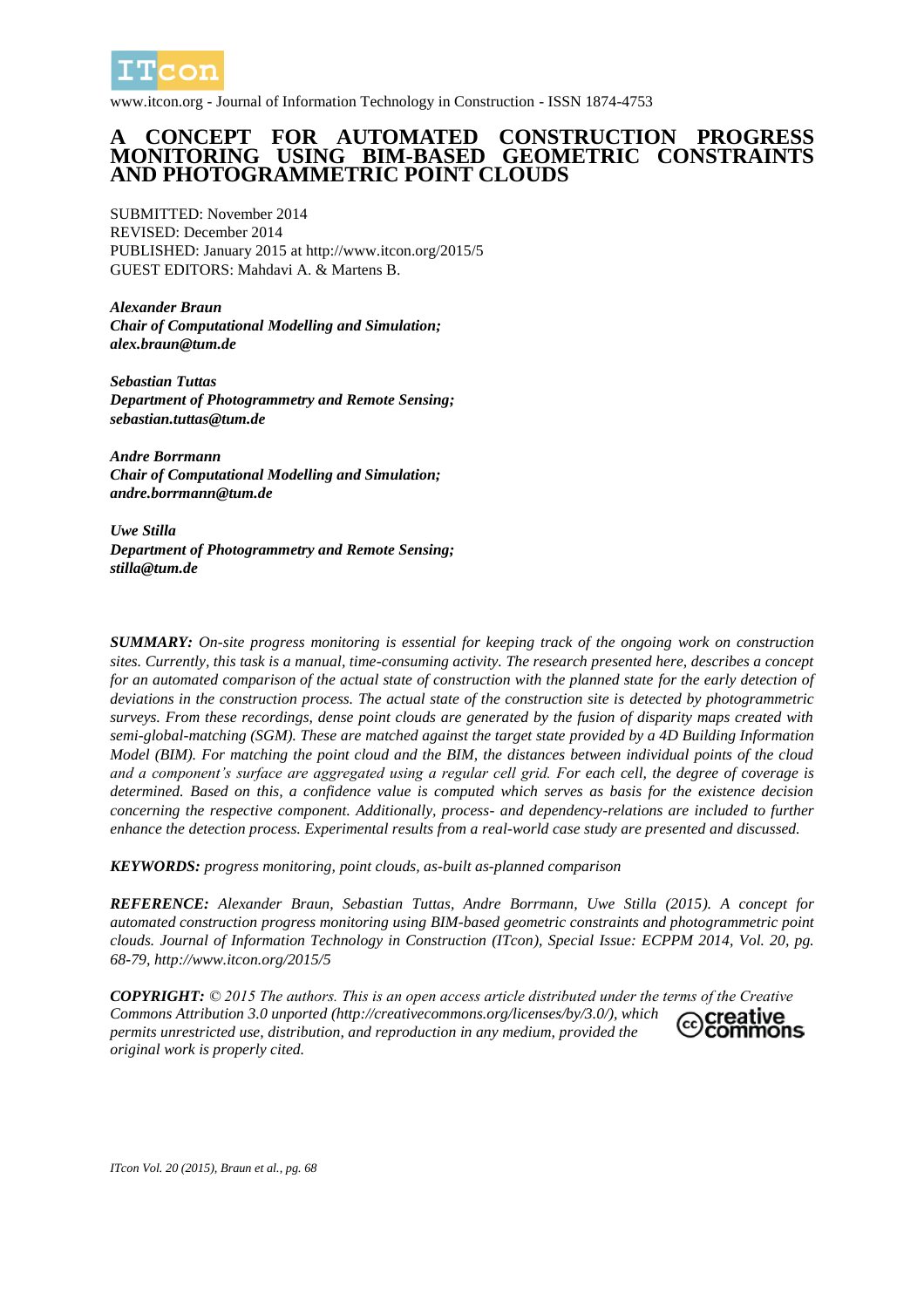# **1. INTRODUCTION**

The traditional, manual construction progress assessment with human presence is still dominating. The main reason is the lack of reliable and easy to use software and hardware for the demanding circumstances on construction sites. Automating construction progress monitoring promises to increase the efficiency and precision of this process. It includes the acquisition of the current state of construction, the comparison of the actual with the target state, and the detection of variations in the schedule and/or deviations in the geometry.

A Building Information Model (BIM) provides a very suitable basis for automated construction progress monitoring. A BIM is a comprehensive digital representation of a building comprising not only the 3D geometry of all its components but also a semantic description of the component types and their relationships (Eastman 1999; Eastman et al., 2011). The model is intended to hold all relevant information for all project participants. In addition to the description of the building itself, it also comprises process information, element quantities and costs.

A Building Information Model is a rich source of information for performing automated progress monitoring. It describes the as-planned building shape in terms of 3D geometry and combines it with the as-planned construction schedule. The resulting 4D model (Webb et al., 2004) combines all relevant information for the complete construction process. Accordingly, the planned state at any given point in time can be derived and compared with the actual construction state. Any process deviation can be detected by identifying missing or additional building components.

For capturing the actual state of the construction project, different methods can be applied, among them laser scanning and photogrammetric methods. With both point clouds can be generated that hold the coordinates of points on the surface of the building parts but also of many different temporary objects which are not modelled in the BIM.

The main steps of the proposed monitoring approach are depicted in Fig. 1. The minimum information, which has to be provided by the BIM, is a 3D building model and the process information (construction start and end date) for all building elements. From this, the target state at a certain time step *t* is extracted. Subsequently the target state is compared to the actual state, which is captured by photogrammetric techniques in this study. Finally, the recognized deviations are used to update the schedule of the remaining construction process.



### *Figure 1: Construction progress monitoring schema*

The paper is organized as follows: Section 2 gives an overview on related work in the field. The proposed progress monitoring procedure is explained in detail in Section 3 and first experimental results are presented in Section 4. The paper concludes with a summary and discussion of future work.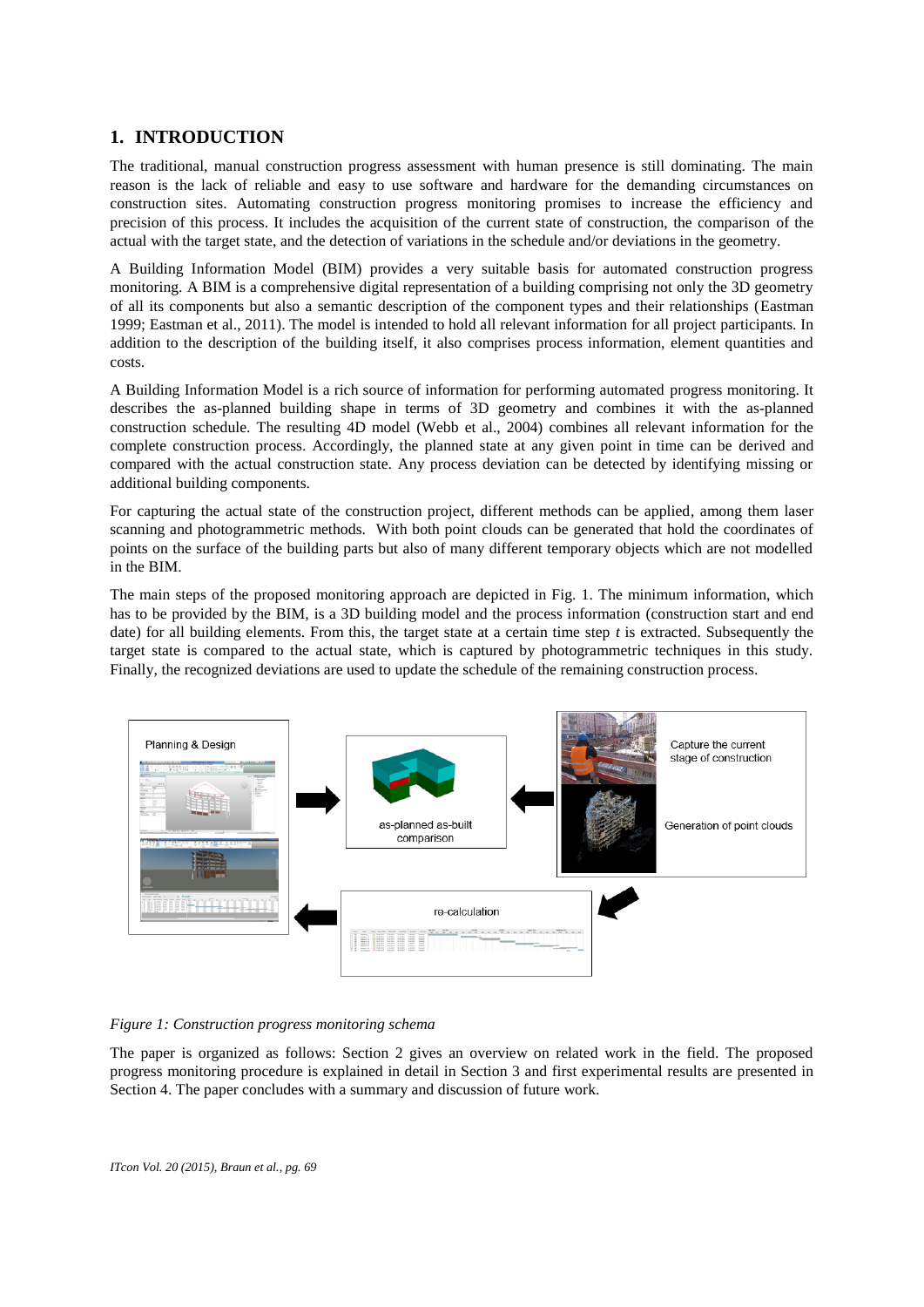## **2. RELATED WORK**

## **2.1 Monitoring and object verification**

Mainly as-built point clouds can be acquired by laser scanning or imaged-based/photogrammetric methods. In Boschè and Haas (2008) and Boschè (2010) a system for as-built as-planned comparison based on laser scanning data is presented. The generated point clouds are co-registered with the model with an adapted Iterative-Closest– Point-Algorithm (ICP). Within this system, the as-planned model is converted to a point cloud by simulating the points using the known positions of the laser scanner. For verification, they use the percentage of simulated points, which can be verified by the real laser scan. Turkan et al. (2012), Turkan et al. (2013) and Turkan et al. (2014) use and extend this system for progress tracking using schedule information, for estimating the progress in terms of earned value and for detection of secondary objects, respectively. Kim et al. (2013a) detect specific component types using a supervised classification based on Lalonde features derived from the as-built point cloud. An object is regarded as detected if the type derived from the classification is the same as in the model. As above, the model also has to be sampled into a point representation here. Zhang and Arditi (2013) introduce a measure for deciding four cases (object not in place (i), point cloud represents a full object (ii) or a partially completed object (iii) or a different object(iv)) based on the relationship of points within the boundaries of the object and the boundaries of shrunk object. The authors test their approach in a very simplified test environment, which does not include any problems, which occur on data acquired on a real construction site.

The usage of cameras as acquisition device comes with the disadvantage of a lower geometric accuracy compared to the laser scanning point clouds. However, cameras have the advantage that they can be used more flexible and their costs are much lower. Because of the reasons mentioned above there is the need for other processing strategies if image data instead of laser scanning date is used. Rankohi and Waugh (2014) give an overview and comparison of image-based approaches for the monitoring of construction progress. Ibrahim et al. (2009) use a single camera approach and compare images taken over a certain period and rasterize them. The change between two timeframes is detected through a spatial-temporal derivative filter. This approach is not directly bound to the geometry of a BIM and therefore cannot identify additional construction elements on site. Kim et al. (2013b) use a fixed camera and image processing techniques for the detection of new construction elements and the update of the construction schedule. Since many fixed cameras would be necessary to cover a whole construction site, more approaches rely on images from hand-held cameras covering the whole construction site as in our and the approaches in the following.

For the scale of the point cloud, stereo-camera systems can be used, as done in (Son and Kim, 2010), (Brilakis et al., 2011) or (Fathi and Brilakis 2011). Rashidi et al. (2014) propose to use a coloured cube with known size as target, which can be automatically measured to determine the scale. In our approach the scale is introduced using known coordinates in the construction site coordinate system. In Goldpavar-Fard et al. (2011a) image-based approaches are compared with laser-scanning results. The artificial test data is strongly simplified and the real data experiments are limited to a very small part of a construction site. Only relative accuracy measures are given since no scale was introduced to the photogrammetry measurements. Golparvar-Fard et al. (2011b) and Golparvar-Fard et al. (2012) use unstructured images of a construction site to create a point cloud. The orientation of the images is performed using a Structure-from-Motion process (SFM). Subsequently, dense point clouds are calculated. For the comparison of as-planned and as-built, the scene is discretized into a voxel grid. The construction progress is determined in a probabilistic approach, in which the thresholds for detection are determined by supervised learning. In this framework, occlusions are taken into account. This approach relies on the discretization of the space by the voxel grid, having a size of a few centimeter. In contrast to this, the deviation of point cloud and building model are calculated directly in our approach and we introduce a scoring function for the verification process.

In contrast to most of the discussed publications, we present a test site which presents extra challenges for progress monitoring due to the existence of a large number of disturbing objects, such as scaffolding.

## **2.2 Process information and dependencies**

Process planning is often executed independently from conceptual and structural design phases. Current research follows the concept of automation in the area of construction scheduling.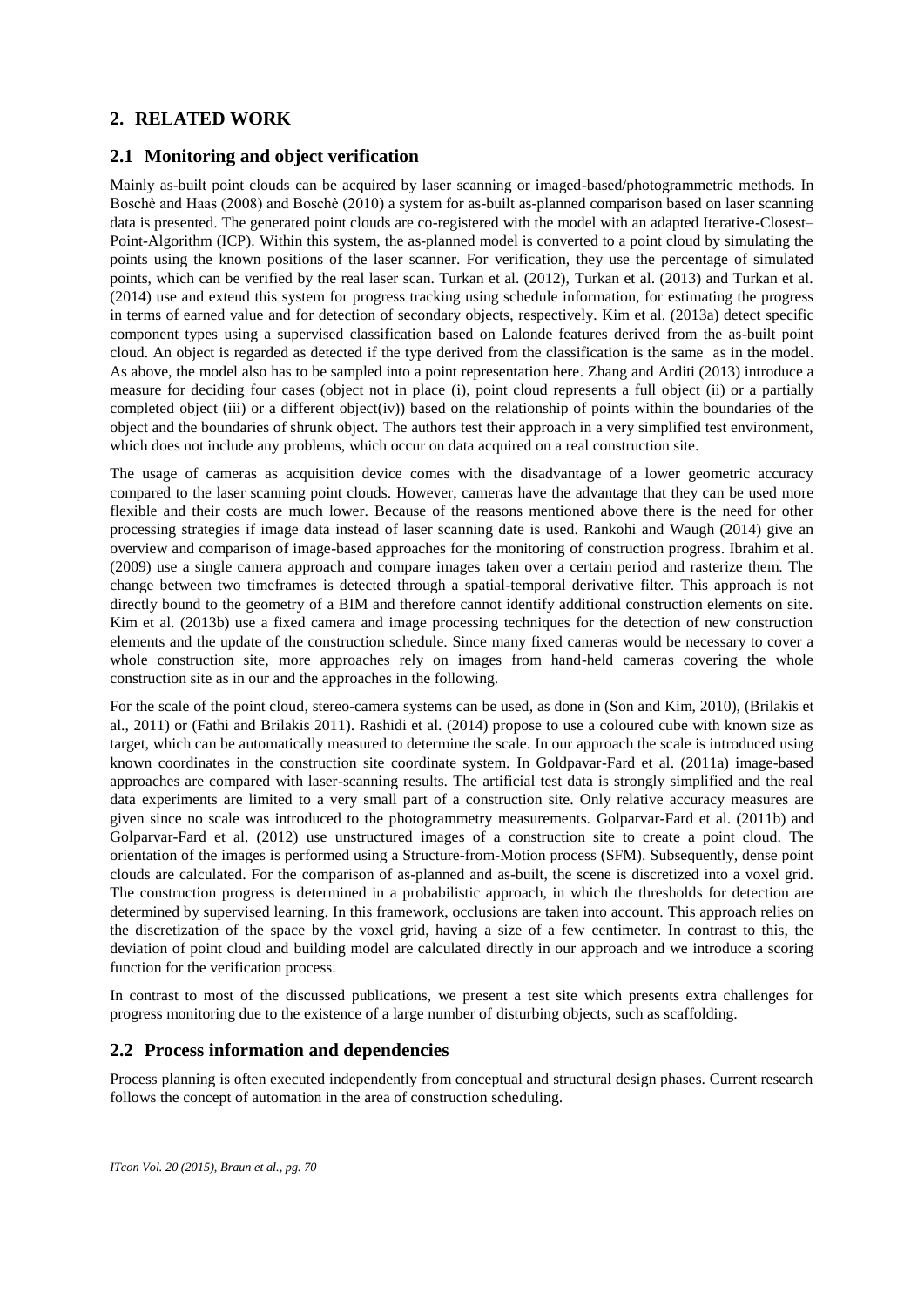Tauscher describes a method that allows a partly automated generation of the scheduling process (Tauscher, 2011). He chooses an object-oriented approach to categorize each component according to its properties. Accordingly, each component is assigned to a process. Subsequently, important properties of components are compared with a process database to group them accordingly into relating process categories and assign the corresponding tasks to each object. Suitable properties for the detection of similarities are for example the element thickness or the construction material. With this method, a "semi - intelligent" support for process planning is implemented.

Huhnt (2005) introduced a mathematical formalism that is based on the quantity theory for the determination of technological dependencies as a basis for automated construction progress scheduling. Enge (2009) introduced a branch and bound algorithm to determine optimal decompositions of planning and construction processes into design information and process information.

These innovative approaches to process modelling form a very good basis for the automated construction monitoring, but have so far not been applied in this context and will be integrated into the concept presented here.

# **3. CONCEPT**

The developed methodology comprises the following phases: The building model and the process schedule is modelled and combined in a 4D model in the design and planning phase. During construction, the site is continuously monitored by capturing images of the as-built state. These are processed to create point clouds (Section 3.1), which are compared to the as-planned building model (as-built – as-planned comparison), what is described in Section 3.3. Process and spatial information can help to further improve the detection algorithms (Section 3.2).

# **3.1 Generation of as-built data**

The generation of the point cloud consists of four steps: Data acquisition (I), orientation of the images (II), image matching (III) and co-registration (IV).

(I) Image acquisition: Photogrammetric imaging with a single off-the-shelf camera is chosen as data acquisition since it is inexpensive, easy to use and flexible. When using a camera, some acquisition positions such as on top of a crane can be reached more easily than when using a laser scanner. In addition, a major requirement is that the image acquisition process shall be conducted without any disturbance of the construction process. For performing a suitable acquisition, the construction site should be covered as complete as possible with overlapping images. For robustness and geometric accuracy each point which shall be reconstructed should be visible in at least three images.

(II) Orientation: The orientation process is performed using the structure-from-motion system VisualSfM (Wu 2013) for an automatic generation of tie points. By means of the algorithm, also the relative orientations of the cameras are determined. For the following reasons we also introduce (manually) located control points:

- Having two control points, a distance is introduced and the missing scale is known then.
- With the help of control points, we can combine image groups that could not be orientated relatively to each other by the usage of only the automated measured correspondences. Reasons for separated image groups are e.g. non accessible positions which would be necessary for the acquisition of overlapping images.
- Control points are preferably in the same coordinates system as the one that is used for the construction work itself. If this is ensured, the point cloud is already co-registered to the model (assuming it is having also the same coordinate system).

The joint usage of control points and tie points is depicted in Fig. 2. The red circles are control points on stable points outside the construction site. The yellow lines represent the tie points based on autmatically detected features which connect overlapping images of one time step. Depending on the scene content the number of tie points connecting two images is much higher (tens to hundreds) than it is indicated by the four yellow lines in the figure.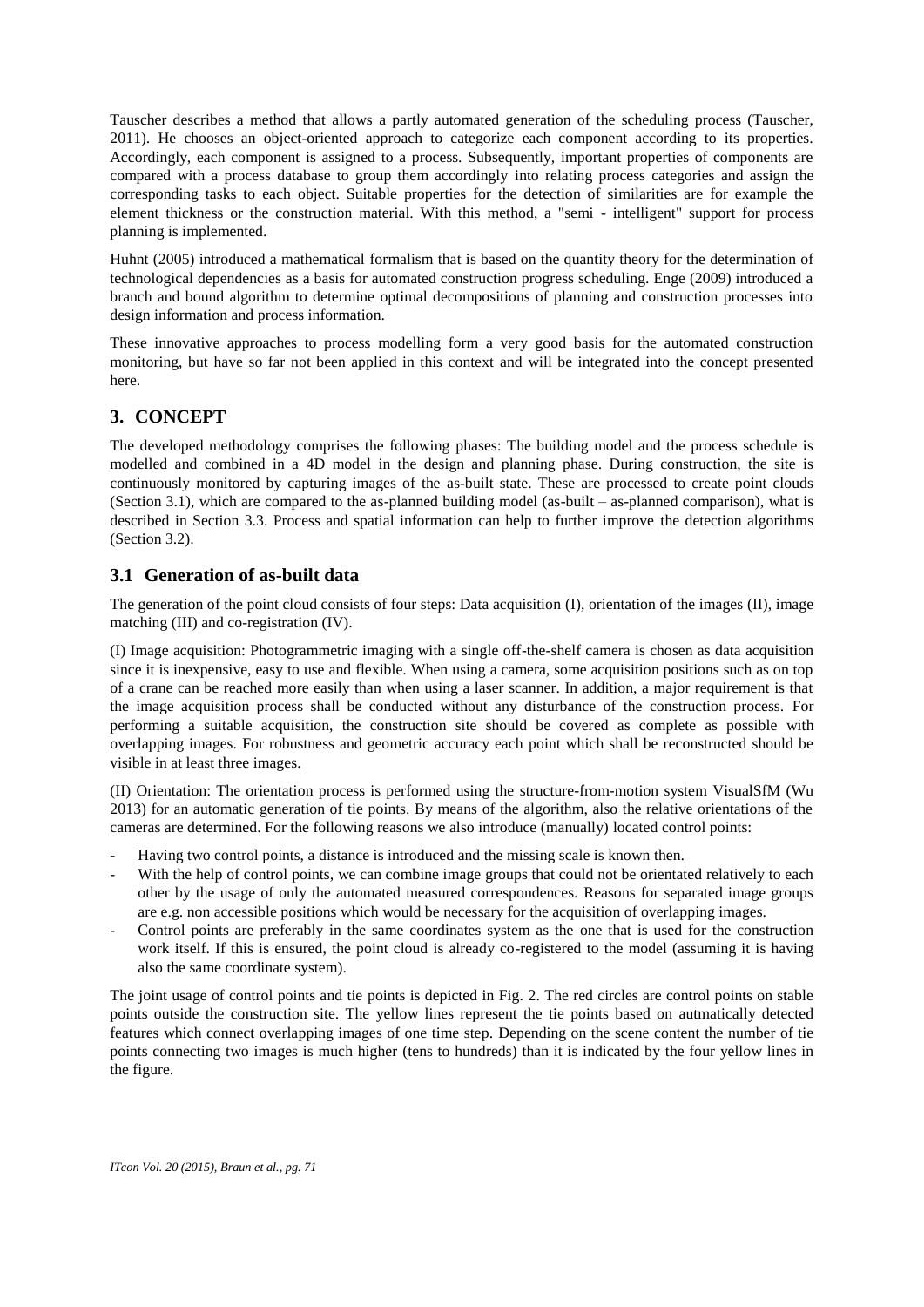

*Figure 2: Image orientation process using control points and tie points*

Finally, a bundle block adjustment is accomplished to determine the exterior orientation of all images and the corresponding standard deviations.

(III) Image matching: Using either calibrated parameters or parameters from self-calibration (i.e. determined simultaneously with the orientation parameter), distortion free images are calculated. In this study, a calibration device has been used to calibrate the camera in advance.

As next step, stereo pairs (= image pairs which are appropriate for image matching, i.e. they shall be overlapping and shall have approximately an equal viewing direction) have to be determined. This done based on conditions on the baseline length and the angles between baseline and the camera axes.

Every image of each stereo pair is rectified. That means that artificial camera orientations are calculated in such way that the camera axes of the pair are orientated normal to the base and parallel to each other. The rectified images are resampled from the original images. These images can then be used for dense-matching. For every pixel, a corresponding pixel in the other image is searched and the disparity is determined. The disparity is the distance of two pixels along an image row. To determine this, semi-global-matching (SGM) has been established in the last years (Hirschmüller 2008). Different implementations are available, e.g. SGBM in the openCV-library or LibTSGM (Rothermel et al. 2012), which is used here. By means of the disparity (what corresponds to the depth of the point) and the exterior orientations of both images, the 3D point can be triangulated for each pixel.

To get a more robust estimation of the points, to reduce clutter and to estimate the accuracy of the depth, not simply all 3D-points of all stereo-pairs are combined but overlapping disparity maps are merged and only 3Dpoints are triangulated which are seen in at least three images. The following procedure follows the approach of Rothermel et al. (2012). First, an image has to be selected to become a master image. For every pixel of the undistorted master image, the disparities are interpolated from all *k* disparity maps the master image is involved in. Now for every pixel, *k* disparity values are available. An interval for the distance *D* from the camera centre to the 3D-point is determined by adding/subtracting an uncertainty value *s* from the disparity value. For every pixel, the depth values are clustered into one group if the intervals are overlapping. For calculating the final depth, the cluster having the most entries is chosen. The final value for *D* and its accuracy are determined by a least-square adjustment as described by Rothermel et al. (2012). The final 3D-point coordinates (*X, Y, Z*) are then calculated by

| $\lceil X \rceil$ |                                                                                                           | $\lceil X_{\alpha} \rceil$ |
|-------------------|-----------------------------------------------------------------------------------------------------------|----------------------------|
|                   | $\begin{vmatrix} Y \\ Y \end{vmatrix} = R^T \cdot (n \cdot D) + \begin{vmatrix} Y_0 \\ Y_1 \end{vmatrix}$ |                            |
| Z                 |                                                                                                           | $Z_0$                      |

with rotation matrix *R* (from object to camera coordinate system), unit vector *n* from perspective centre to pixel and camera position  $X_0$ ,  $Y_0$ ,  $Z_0$ . By applying the law of error propagation, the accuracy of the coordinates are calculated, using the standard deviations estimated in the bundle block adjustment (for *R* and  $X_0$ ,  $Y_0$ ,  $Z_0$ ) and in the determination of the depth (*D*), respectively.

As last step, the point clouds of all master images are fused. For every point, the coordinate, the RGB-colour, the accuracy in depth, the accuracy for the co-ordinates and the ID of the reference image are stored. With the latter information, the ray from the camera to the point can be retrieved. This is a valuable information to apply visibility constraints for comparing the as-planned and as-built state.

(IV) Co-registration: If the model coordinates as well as the control point coordinates are in a common construction site reference frame, a co-registration is not necessary. Otherwise, corresponding features that can be determined unambiguously in the model and the images have to be measured to calculate the transformation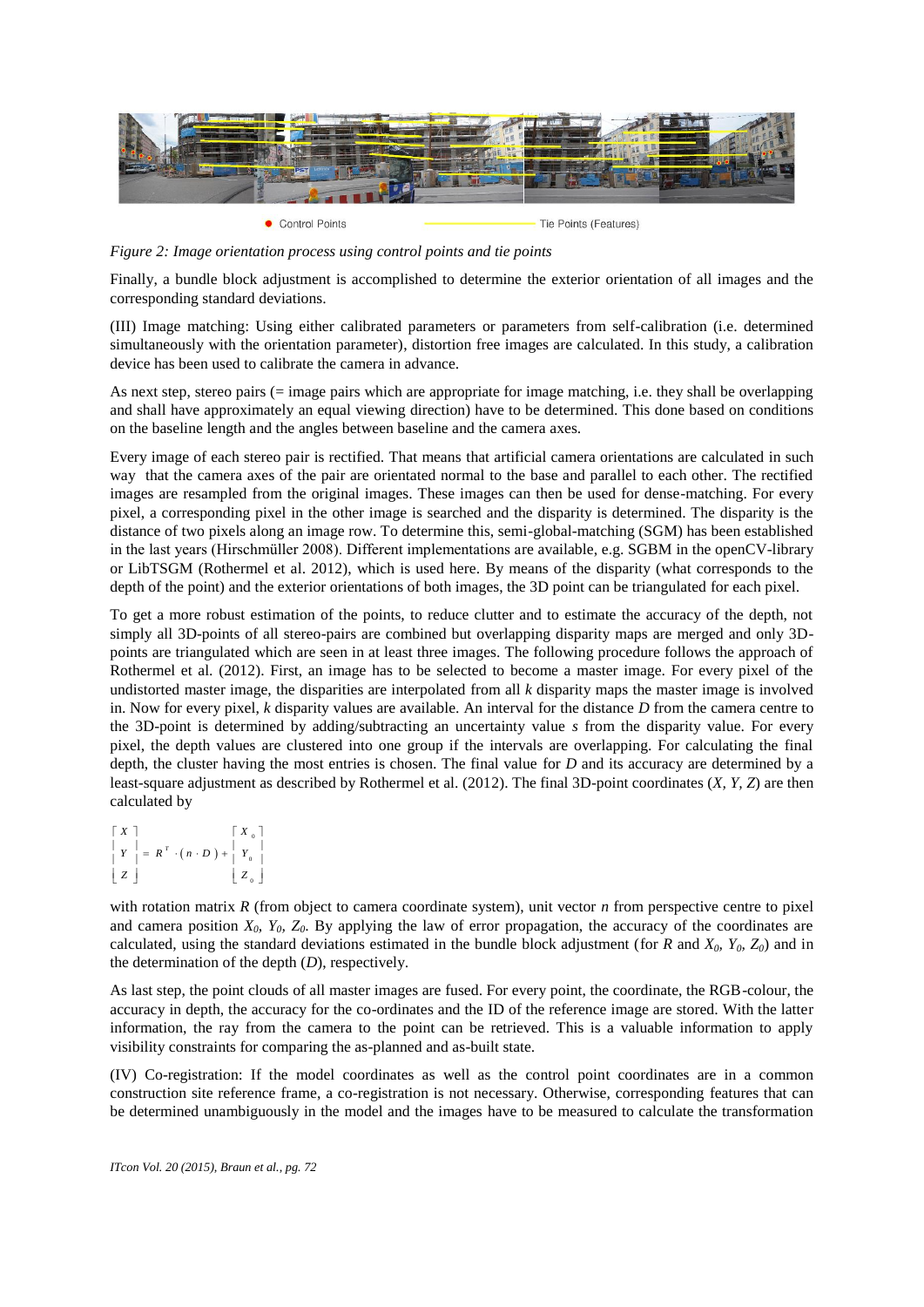parameters. Of course, only building parts that have been proofed to be built correctly can be used for that. This has to be per-formed only once in an early time step, since the parameters are constant during the construction process.

## **3.2 Process information and technological dependencies**

In principle, a building information model can contain, besides geometry and material information, all corresponding process data for a building. The open source standard file format for storing building information models and related information is called Industry Foundation Classes (IFC). This file format is maintained and developed by the BuildingSMART organisation.

In Version 4 of the IFC data model, the *IfcTask* entity was extended by the subtype *IfcTaskTime* to represent all process information and dependencies for a building element with direct relations to corresponding elements (BuildingSmart 2014). The *IfcTask* entity holds all task related information like the description, construction status or work method. The *IfcTask* is related to an object using *IfcRelAssignsToProduct* but could also be assigned to another relating process. The complete time-related information is hold in the sub entity *IfcTaskTime*. The information hold here include, next to the process duration, additional process data like *EarlyStart* or *EarlyFinish*. Therefore, this entity gives the possibility to combine geometry and process data with all monitoring related process information in a convenient way in one file.

## **3.2.1 Technological dependencies**

In current industry practice, construction schedules are created manually in a laborious, time-consuming and error-prone process. As introduced by Huhnt (2005), the process generation can be supported by detecting technological dependencies automatically. These dependencies are the most important conditions in construction planning. In the following, the concept of the technological dependencies is illustrated with the help of a simple two-storey building (Fig. 3).



*Figure 3: Sample building used to illustrate technological dependencies*

The specimen building has four walls and a slab for each floor. One example for deriving dependencies from the model is the following: The walls on the second floor cannot be built before the slab on top of the first floor is finished. The same applies for this slab and the walls beneath it. These dependencies are defined as technological dependencies. Other dependencies that have to be taken into account for scheduling, such as logistical dependencies, are defined by process planners and thus cannot be detected automatically.

A suitable solution for representing and processing these dependencies are graphs (Enge 2009). Each node represents a building element while the edges represent the dependencies. The graph is directed since the dependencies apply in one way. By convention, we define the edges as being directed from an object (predecessor) to the depending object (successor). Fig. 4 shows the technological dependencies of the sample building in the corresponding precedence relationship graph.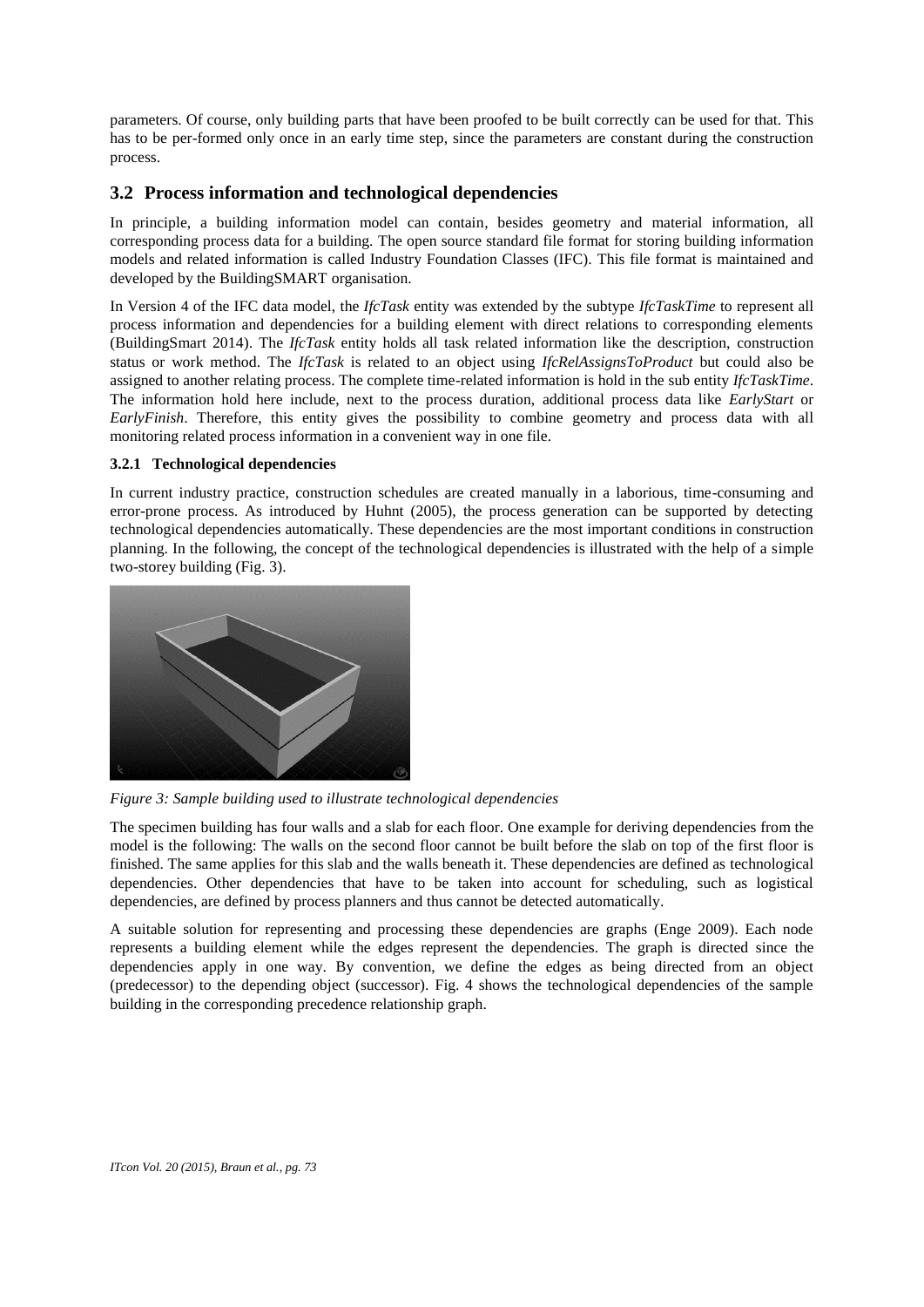

*Figure 4: The technological dependencies for the sample building depicted in Fig. 3 in a precedence relationship graph*

#### **3.2.2 Checkpoint Components**

The graph visualizes the dependencies and shows that all following walls are depending on the slab beneath them. In this research, these objects are denoted as checkpoint components. They play a crucial role for helping to identify objects from the point clouds that cannot be confirmed with a sufficient measure by the as built point cloud (see Section 3.3).

In graph theory, a node is called *articulation point,* if removing it would disconnect the graph (Deo 2011). As defined in this paper, all articulation points represent a checkpoint component. An articulation point is an important feature for supporting object detection, since it depends on all its preceding nodes. In other words, all objects have to be finished before the element linked to the articulation point can be started to be built. As soon as a checkpoint component is detected (represented by an articulation point in the graph), all preceding nodes can be marked as completed. Doing so, also occluded objects can be detected by the proposed method.

### **3.3 Comparing as-built and as-planned state**

The as-planned – as-built comparison can be divided into several stages. This includes the direct verification of building components based on the point cloud (3.3.1) and the indirect inference of the existence of components by analysing the model and the precedence relationships to make statements about occluded objects (3.3.2).

#### **3.3.1 Matching point cloud and object surfaces**

For the verification process, which is based only on geometric condition in a first step, a triangle mesh representation of the model is used. Every triangle is treated individually. It is split into two-dimensional raster cells of size  $x_r$  as shown in Fig. [5a](#page-7-0)). For each of the raster cells it is decided independently if the as-built points confirm the existence of this part of the triangle surface using the measure *M*. For the calculation of this measure the points within the distance  $\Delta d$  before and behind the surface are extracted from the as-built point cloud. The measure *M* is based on the orthogonal distance *d* from a point to the surface of the building part, taking into account the number of points extracted for each raster cell and the accuracy of the points  $\sigma_d$ , and is calculated as follows:

$$
M = \frac{1}{\mu_d} \cdot \sum_{i} \left( w_i \cdot g\left(d_i\right) \right) \qquad \text{with } g\left(d_i\right) = \begin{cases} 1/d_{\min} & \text{if } d_i \le d_{\min} \\ 1/d_i & \text{if } d_{\min} < d_i \le \delta d \\ 1/(x - 2 \cdot \delta d) + 1/\delta d & \text{if } \delta d < d_i \le u \\ -1/d_{\min} & \text{if } u < d_i \end{cases} \qquad u = 2\delta d - 1/\left(\frac{1}{d_{\min}} + \frac{1}{\delta d}\right)
$$

$$
w_i = \frac{w_{d_{\min}} - w_{\delta d}}{d_{\min} - \delta d} \cdot \left(\sigma_{d_i} - \delta d\right) + w_{\delta d} \quad \text{with } \sigma_i = \begin{cases} \sigma_{d_i} = \sigma_{\min} & \text{if } \sigma_{d_i} \le \sigma_{\min} \\ \sigma_{d_i} = \sigma_i & \text{if } \sigma_{\min} > \sigma_{d_i} > \sigma_{\max} \\ \sigma_{d_i} = \sigma_{\max} & \text{if } \sigma_{d_i} \ge \sigma_{\max} \end{cases}
$$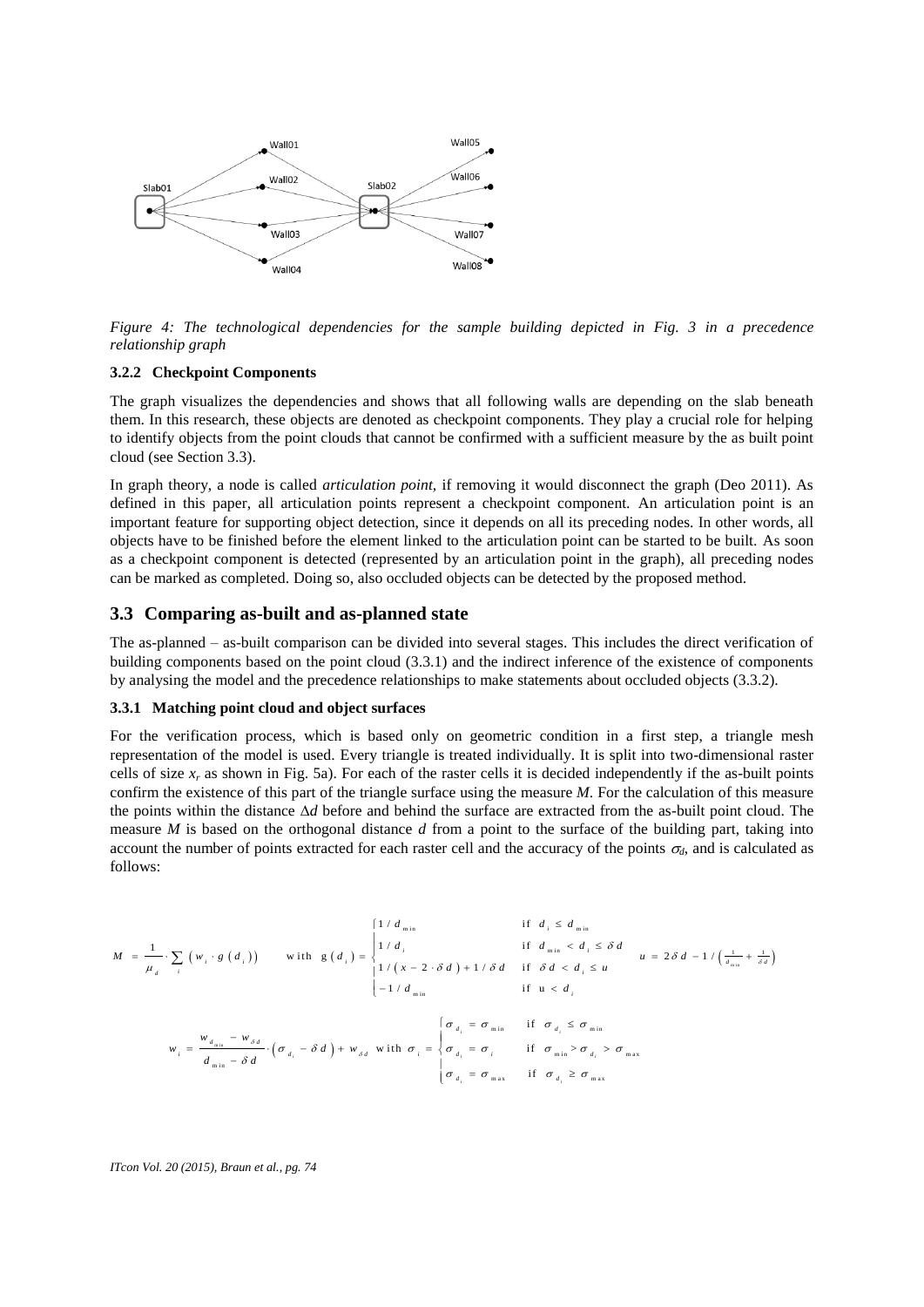The points are weighted by their inverse distance. This is represented by the weighting function  $g(d_i)$  which is shown in Fig. [5b](#page-7-0)). The term *wi* weights the points by their standard deviation and can take values between 0 and 1. The weight  $w_{d_{min}}$  for standard deviation equal or smaller to  $\sigma_{min} = d_{min}$  is 1. The weight  $w_{dd}$  is chosen for a standard deviation having the same value as  $\delta d$ . The parameter  $\delta d$  is the allowed distance tolerance for accepting a point to contribute for the verification of a building part. All  $\sigma_{d_i}$  that are larger than  $\sigma_{max}$  get the weight 0. The value  $\mu_d$  denotes the mean value of the distances of all points to the surface within one raster cell. We compare *M* against a threshold *S* to decide if the raster cell is confirmed as existent through the points. *S* can be calculated based on the chosen values for  $\delta d$  and  $x_r$  by defining minimum requirements for a point configuration that is assumed as sufficient (see example in Section 4). All parameters are explained and shown with their typical values in Tabl[e 1.](#page-7-1)



<span id="page-7-0"></span>*Figure 5: a) Rasterization of a rectangular part of a building element, split into two triangular model planes. Each triangle is split into raster cells of size x<sup>r</sup> (here in blue), for each raster cell points are extracted using a bounding box of size ∆d; b) Weighting function g(di) with dmin = 0.5 cm and d = 2.5 cm*

| Para-<br>meter        | <b>Explanation</b>                                                                              |                  |  |  |
|-----------------------|-------------------------------------------------------------------------------------------------|------------------|--|--|
| $\Delta d$            | Maximum distance to the model plane for which a point is extracted                              |                  |  |  |
| $\overline{d}$        | Absolute value of orthogonal distance between triangle plane and point                          |                  |  |  |
| $\mu_d$               | Mean value of all d within one raster cell                                                      |                  |  |  |
| $d_{min}$             | Smallest value allowed for $d$ for the calculation of $M$                                       | $0.5 \text{ cm}$ |  |  |
| $\delta d$            | Maximum distance a point can have to support the decision that a building part exists           | $2 - 3$ cm       |  |  |
| $W_i$                 | Weight for each point based on its standard deviation                                           | $0 \ldots 1$     |  |  |
| $W_{d_{min}}$         | Weight for a point having the standard deviation $d_{min}$ or smaller                           |                  |  |  |
| $W_{\delta d}$        | Weight for a point having the standard deviation equal to $\delta d$                            |                  |  |  |
| $\sigma_{min}$        | Points with standard deviation $\sigma_{min}$ and smaller get the highest weight $w_{d_{min}}$  |                  |  |  |
| $\sigma_{\text{max}}$ | Calculated for a linear decreasing weight function (standard deviation with the<br>weight $0$ ) | $> 5$ cm         |  |  |

<span id="page-7-1"></span>*Table 1: Parameters and variables*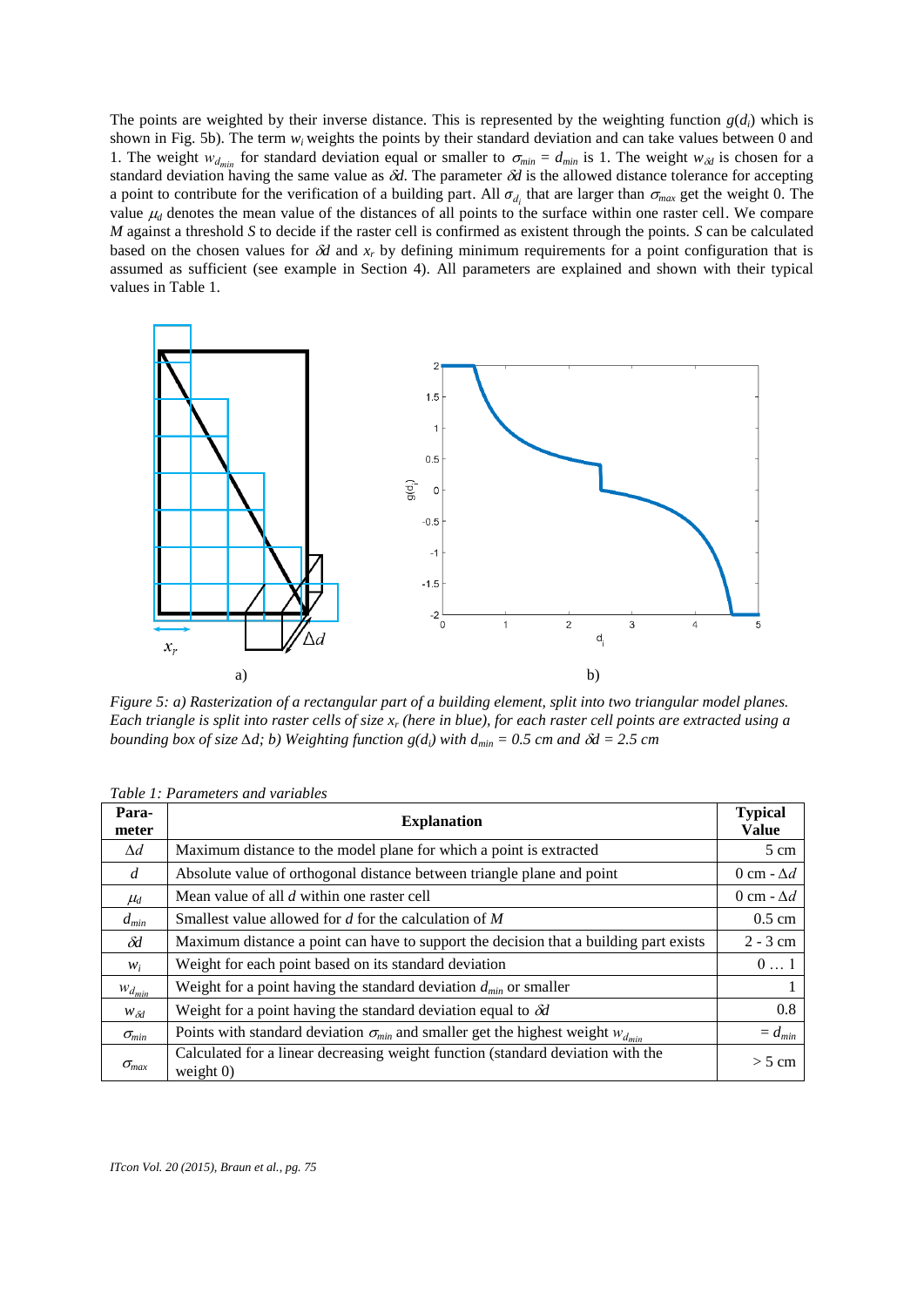### **3.3.2 Graph-based identification**

To further improve the process of comparing actual and target state, checkpoint components points from the precedence relationship graph can be used. They represent the technological dependencies and help to infer the existence of objects, which cannot be detected by point cloud matching due to occluded objects. Those objects are present on the construction site but are occluded by scaffolding, other temporary work equipment or machines. Other nodes in the graph can also be taken into account to achieve this goal. However, the building parts that were identified as checkpoint components are usually better to identify and have more relating objects.

Identifying articulation points in a graph can be achieved with the following method:

Loop over all existing nodes in the graph and per-form the following routine:

- Remove node
- Depth first search (DFS) to check whether the graph is still connected
- Add node

This routine helps to automatically detect checkpoint components.

## **4. CASE STUDY**

For a case study, a recently built 5-storey office building in the inner city of Munich, Germany, was monitored. At several time steps, the building was captured by means of the photogrammetric methods as explained in Section 3.1. A snippet of a point cloud created by the procedure is depicted in Fig. [6](#page-8-0) a). The accuracy of the points is in the range of one to a few centimetres. Only points that can be seen from three or more images are regarded. For co-registration 11 corresponding points were measured in the images and the model on building parts which were already built.



<span id="page-8-0"></span>*Figure 6: a) Snippet of the point cloud; b) Result for the as-built as-plant comparison, model planes marked blue having the state not built or unknown, model planes marked in orange having the state built; The red frame shows the area used for evaluation.*

For the experiment, the model surfaces are split into raster cells with a raster size of  $x_r = 10$  cm. Points are extracted within the distance  $\Delta d = 5$  cm. The parameter  $d_{min}$  is set to 0.5 cm and  $w_{\delta d}$  is set to 0.8 As minimum requirement for *S*, a point density of 25 points per  $dm^2$  (i.e. in one raster cell) is defined, with all points getting a maximum weight  $w_i = 1$  and having the distance to the plane of  $\delta d = 2.5$  cm. The resulting threshold for *S* is 5. In Fig. [6](#page-8-0) b) all model planes having at least 50 % raster cells with a value *M* larger *S* are marked in orange are regarded as verified, all other are marked in blue which comprises the states unknown and not built.

Without an exact numerical analysis, the following statements about the quality of the results can be made: All planes that are marked as built (in orange) are built on site, except for one, which has a formwork around. However, there are several existing building parts, which are not marked as verified. This has various reasons:

- The acquisition was insufficient, this holds here for the both columns on the left, where not enough images were taken for 3D reconstruction.
- Occlusions: For the planes which are on the rear part of a building element it is obvious that they are not represented in the point cloud, since images have only been taken in front of the building. Another reason are disturbing objects like scaffolding, container, temporary walls or a tram shelter in front of the building.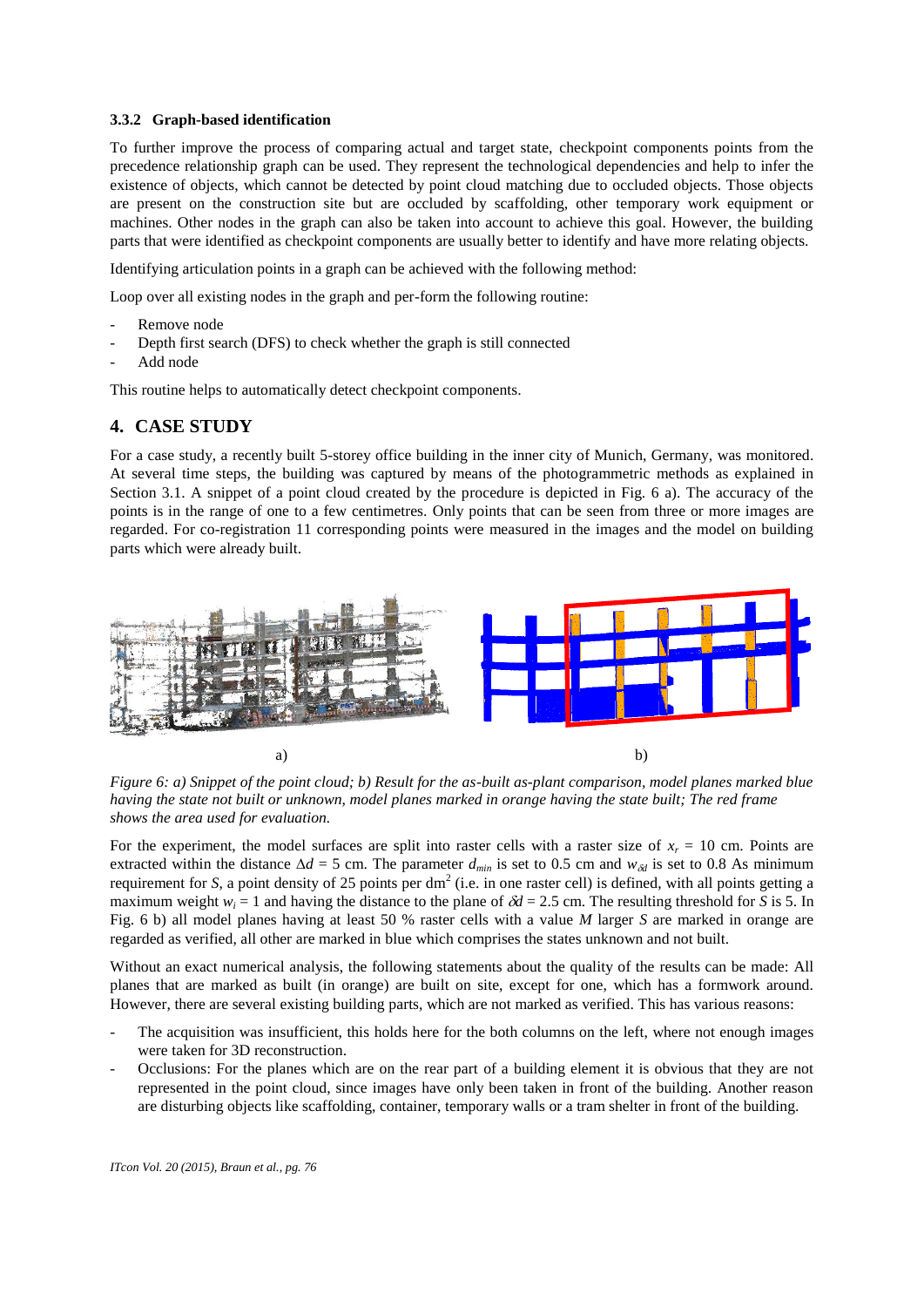- Objects, which are not represented in the model: In this building model the insulation in front of the ceiling slabs are represented, but not the concrete slab itself. Since the insulation was not yet installed the areas of the ceiling slabs are not verified, but this is correct in this case.

For the part marked in yellow in Fig. [6b](#page-8-0)) an analysis based on the number of triangles which face to the acquisition positions in front of the building is performed. The results are shown in Table [2.](#page-9-0) The numbers show what was mentioned above: Nearly all triangles that are classified as built are detected correctly (user's accuracy for "built" is 92.3%), but there is a larger number of triangles that have been classified as not built, even they already exist.

| Triangles      |           | Ground Truth |           |                           |
|----------------|-----------|--------------|-----------|---------------------------|
|                |           | Built        | Not built |                           |
| Classification | Built     | 24           |           | 26                        |
|                | Not built | 20           |           | 30                        |
|                |           | 44           |           | 60.7 % (overall accuracy) |

<span id="page-9-0"></span>*Table 2: Confusion matrix for the evaluation of the area marked with the yellow frame in Fig. [6b](#page-8-0)).*

As discussed in Section 3.2, additional information can help to identify objects that cannot be detected but must be present due to technological dependencies. Fig. 7 shows the corresponding precedence relationship graph for the monitored building in this case study. It has been generated by means of a spatial query language for Building Information Models (Borrmann et al., 2009 and Daum et al., 2014). For the generation, the query language was used to select touching elements. In a further refinement, the graph was produced by ordering the elements in their respective vertical position and by filtering for supporting components. The mentioned articulation points (Section 3.2) are clearly visible. In this case, these nodes represent the slabs of each floor, as they are crucial building elements that are necessary for all subsequent parts of the next floor. When a slab is detected and correctly identified, all predecessors in the precedence relationship graph are set to the status "built". Therefor a statement is possible, even for objects that were not identified through visual detection.



*Figure 7: Precedence relationship graph with corresponding BIM*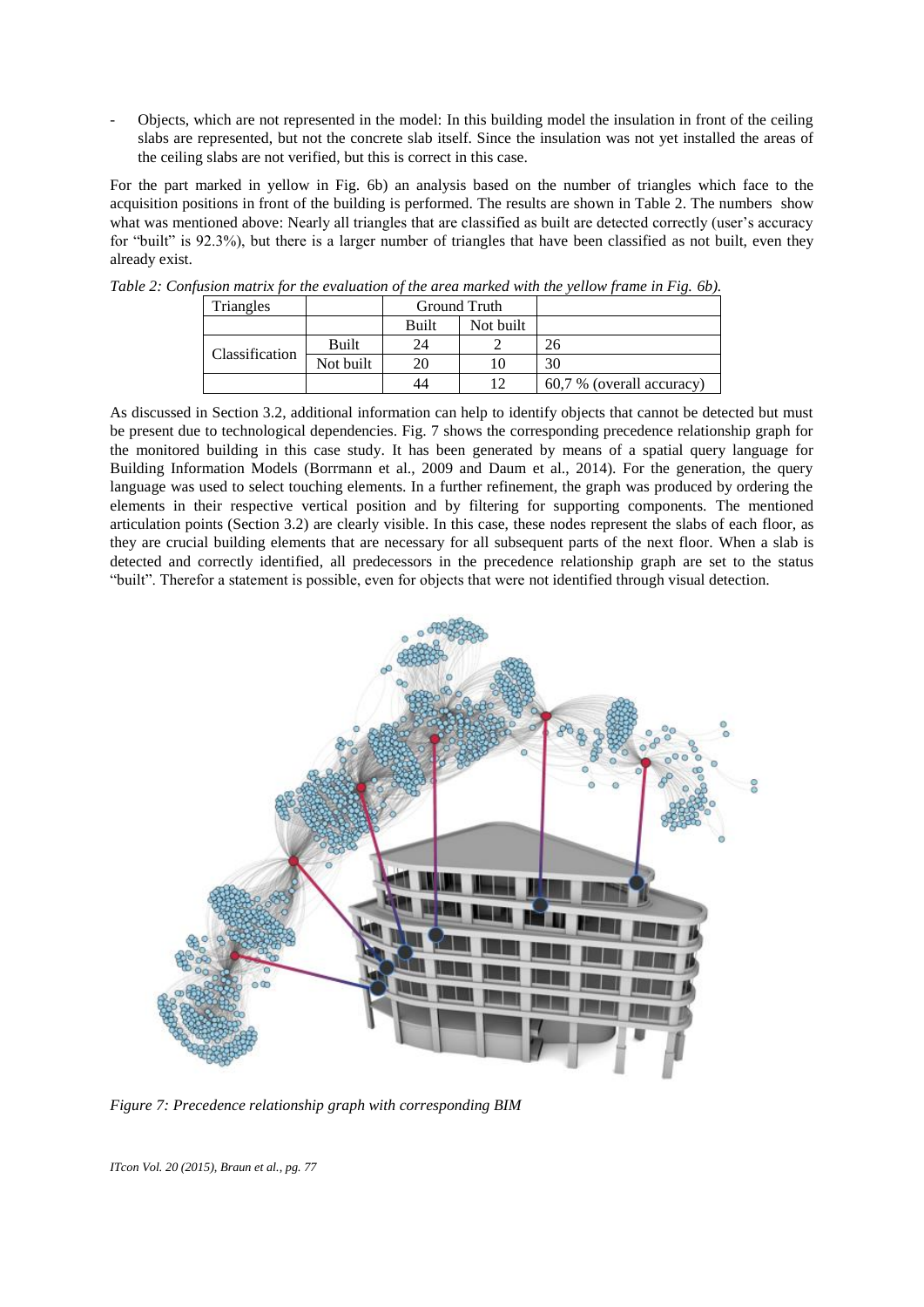## **5. DISCUSSION AND FUTURE WORK**

This paper presents a concept for photogrammetric production of point clouds for construction progress monitoring and for the procedure for as-planned – as-built comparison based on the geometry only. This is evaluated on a real case scenario. Additionally possibilities to improve these results using additional information provided by the BIM and accompanying process data are discussed.

For the determination of the actual state, a dense point cloud is calculated from images of a calibrated camera. To determine the scale, control points are used, which requires manual intervention during orientation. The evaluation measure introduced for component verification detects built parts correctly but misses a larger number of them because of occlusion, noisy points or insufficient input data. Thus there is the need to extend this geometrical analysis by additional information and visibility constraints.

Future research will target at achieving greater automation of image orientation, e.g. by automatically identifiable control points. The as-planned as-built comparison can be improved by additional component attributes provided by the BIM, such as the colour of the components. The automated generation of precedence relationship graphs will be addressed by a spatial query language approach.

# **6. ACKNOWLEDGEMENTS**

The presented research was conducted in the frame of the project "*Development of automated methods for progress monitoring based on the integration of point cloud interpretation and 4D building information modeling*" funded by the German Research Foundation (DFG) under grants STI 545/6-1 and BO 3575/4-1.

We would like to thank Leitner GmbH & Co Bauunternehmung KG as well as Kuehn Malvezzi Architects for their support during the case study.

## **7. REFERENCES**

- Borrmann A. and Rank E. (2009). Topological analysis of 3D building models using a spatial query language, Advanced Engineering Informatics 23 (4), pp. 370-385, 2009
- Bosché F. (2010). Automated recognition of 3D CAD model objects in laser scans and calculation of as-built dimensions for dimensional compliance control in construction, *Advanced Engineering Informatics* Vol. 24, No. 1, 107-118.
- Bosché F. and Haas C.T. (2008). Automated retrieval of 3D CAD model objects in construction range images, *Automation in Construction* Vol.17, No.4, 499-512.
- Brilakis I., Fathi H. and Rashidi A. (2011). Progressive 3D reconstruction of infrastructure with videogrammetry, *Automation in Construction* Vol. 20, No. 7, 884-895.
- BuildingSmart. (2014). http://www.buildingsmarttech.org/ifc/IFC2x4/rc4/html/schema/ifcdatetimeresource/lexical/ifctasktime.htm
- Daum S. and Borrmann A. (2013). Checking spatio-semantic consistency of building information models by means of a query language. Proc. of the Intl Conference on Construction Applications of Virtual Reality
- Daum S. and Borrmann A. (2014). Processing of Topological BIM Queries using Boundary Representation Based Methods, Advanced Engineering Informatics, 2014, DOI: 10.1016/j.aei.2014.06.001
- Deo N. (2011). Graph theory with applications to engineering and computer science. Prentice Hall
- Eastman C. (1999). Building Product Models: Computer Environments Supporting Design and Construction. CRC Press.
- Eastman C., Teichholz P., Sacks R. and Liston K. (2011). BIM Handbook: a guide to building information modeling for owners managers, designers, engineers and contractors. Hoboken (New Jersey): Wiley.
- Enge F.A. (2010). Muster in Prozessen der Bauablaufplanung. Ph. D. thesis. TU Berlin.
- Fathi H. and Brilakis I. (2011). Automated sparse 3D point cloud generation of infrastructure using its distinctive visual features, *Advanced Engineering Informatics*, Vol. 25, No. 4, 760-770.